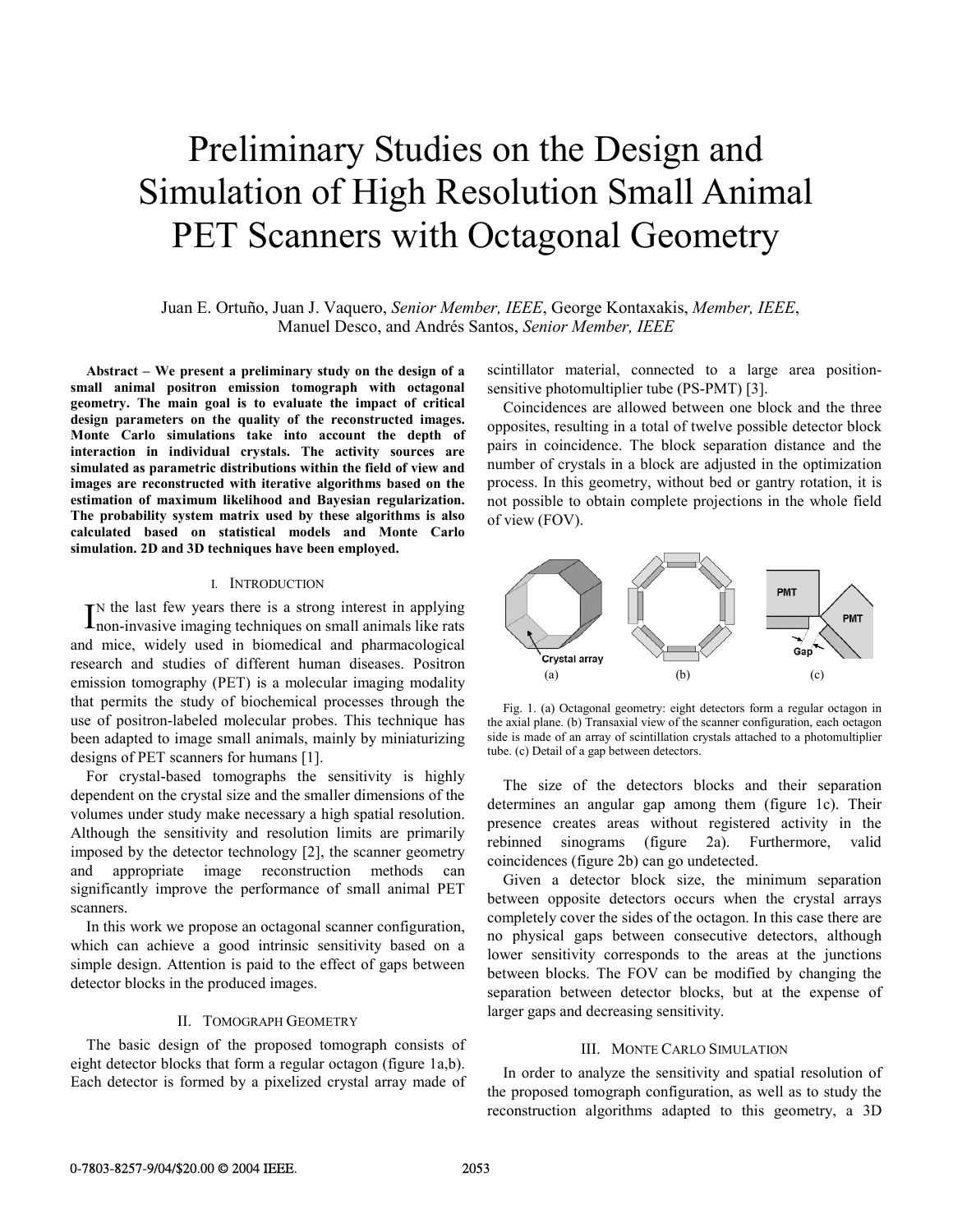simulator based on Monte Carlo techniques has been implemented. The simulator models positron range, non colinearity and depth of interaction (DOI) in crystal. Since a high number of recorded annihilation events are needed for realistic simulations, the current version of the simulator does not simulate scattering and attenuation.

The activity within the source can be defined by several classes of parametric volumes within the FOV or specific distributions defined for each voxel. To reduce computing, the  $\gamma$ -rays can be generated uniformly solely in directions within the solid angle of coincidences allowed.



Fig. 2. (a) 2D sinogram without corrections, resulting from a uniform activity within the FOV; (b) example of a valid coincidence event within the FOV, which does not get registered by the scanner's coincidence electronics.

The simulated data is initially stored in histogram mode. For sinogram-based reconstruction algorithms, the coincidence data stored in histogram mode is rebinned into direct and oblique sinograms, similar to those proposed by Defrise, *et al.* [4] for cylindrical geometries. In octagonal configurations without rotation, sinograms present characteristically rhomboid or diamond shapes (figure 2a), associated to pairs of detector blocks. These are separated with bands whose width depends on the angular gap between consecutive detectors.

# *A. Crystal penetration*

The effect of DOI in the scintillator crystals is also modeled. Scatter in the crystal array has not been considered in the current version of the simulator in benefit of the speed of simulation. The interaction of the gamma ray within the detector is modeled with the expression:

$$
N(x) = N(0)e^{-\mu x}
$$
 (1)

where  $N(0)$  is the incident number of photons, and  $\mu$  the linear attenuation factor. The probability density of attenuation in crystal as a function of the penetration distance is:

$$
pdf(x) = \mu e^{-\mu x}
$$
 (2)

and the probability of attenuation in crystal:

$$
Prob[X \le x] = \int \mu e^{-\mu x} dx = 1 - e^{-\mu x}
$$
 (3)

In order to reproduce this effect in the simulator, pseudorandom numbers are generated according to the expression (3) from a uniform distribution, using the inverse function method.

#### IV. SINOGRAM MODE REBINNING

The 2D filtered backprojection (FBP) requires direct sinograms or 3D to 2D rebinning using SSRB, MSRB, or FORE [4] algorithms. When storing the recorded data as a sinogram, in order to avoid resolution degradation, the minimum size of the sinogram is a function of the number and size of scintillator crystals, as well as of the distance between opposite detectors. The angular bin used is:

$$
\Delta \phi_d = \arctan\left(\frac{2d_d}{D + d_m}\right) \tag{4}
$$

where  $d_d$  is the separation between crystals in the transaxial plane, *dm* the mean value of depth of interaction length, and *D* the distance between opposite detectors.



Fig 3. Axial diagram of proposed geometry. The transaxial FOV radius  $(r<sub>max</sub>)$  can be observed.

In an octagonal configuration with twelve pairs of detectors in coincidence, the radius of the transaxial FOV (*rmax*) is determined by the following formula:

$$
r_{\max} = \left(\frac{d}{2}\right) \frac{\sin\left(\gamma + \frac{\pi}{8}\right)}{\sin\left(\frac{\pi}{8}\right)} \qquad \gamma = \arctan\left(\frac{d}{D}\right) \tag{5}
$$

where  $\gamma$  is the arc tangent between the detector length in the transaxial view *d*, and the distance between opposite detectors *D* (figure 3).

With this maximum distance and denoting as  $N_d$  the number of crystals in a detector block row, the recommended radial dimension of *2D* sinograms is:

$$
N(s) = \left[ (2N_d - 1) \frac{\sin(\gamma + \pi/8)}{\sin(\pi/8)} \right]
$$
 (6)

As sinogram rebinning creates different number of lines of response (LORs) per bin (figure 4a) and sensitivity (figure 4b), the corresponding data correction masks must be computed (figure 4c,d).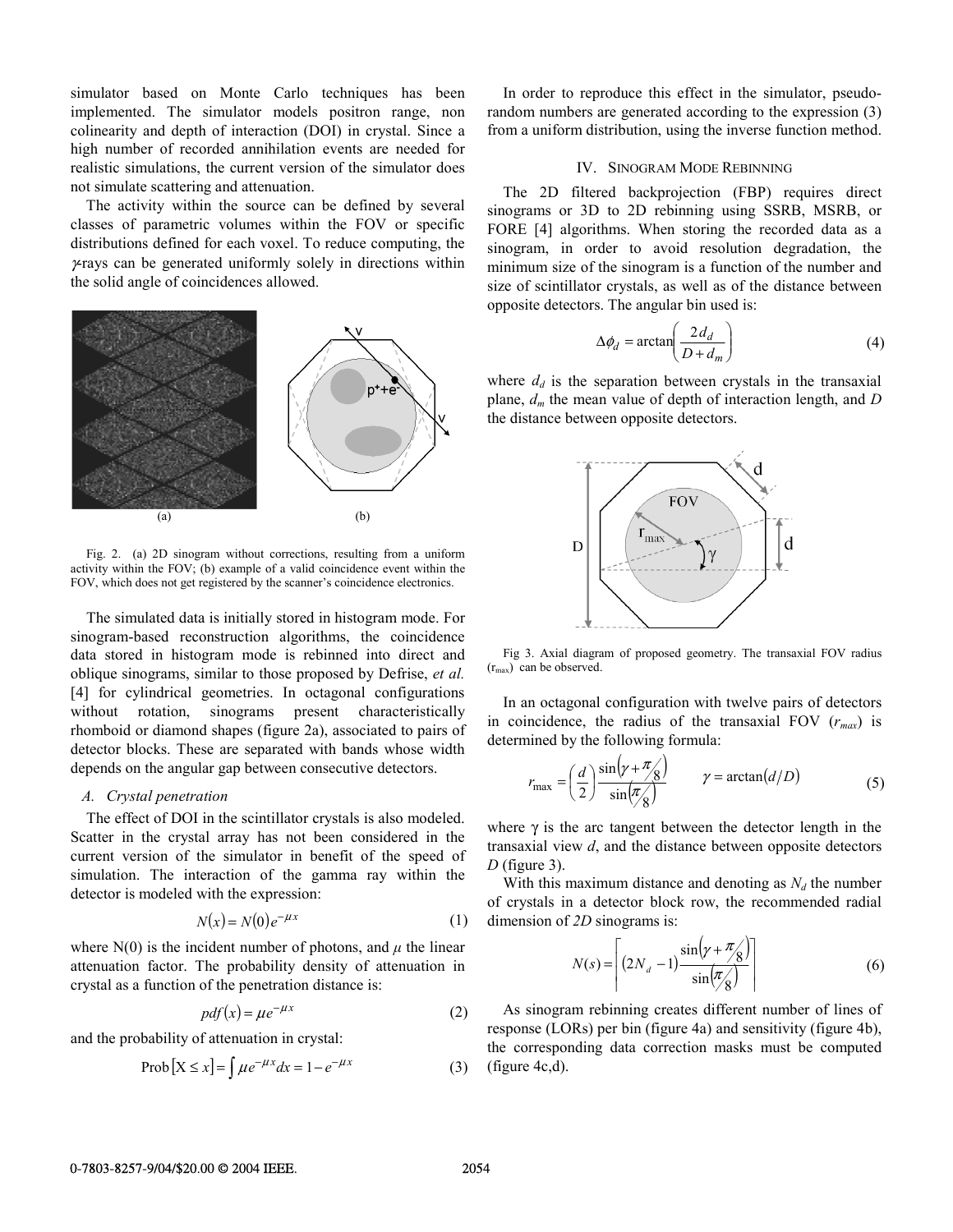

Fig 4. (a) Sinogram correction mask by number of LOR per voxel, (b) correction mask by sensitivity, (c) example of 2D sinogram without sensitivity correction, (d) corrected sinogram.

#### V. IMAGE RECONSTRUCTION

On corrected sinograms FBP reconstruction can be applied, but the presence of bands and zones without registered activity (incomplete sinograms) leads to the generation of significant artifacts in the reconstructed images [5].

Iterative image reconstruction (IIR) algorithms based on statistical models are not significantly affected by the missing data in some projections (i.e., incomplete sinograms). In addition, 3D data can be processed directly in histogram mode, taking advantage of the highest sensitivity in 3D acquisition mode without septa.

A maximum-likelihood expectation-maximization (MLEM) IIR algorithm with Bayesian regularization [6] has been implemented in this work. 2D and 3D versions are available for the proposed octagonal geometry. This algorithm follows the next iterative scheme:

$$
x^{k+1}(i) = x^k(i) \left( \sum_{j=1}^J a(i,j) \frac{y(j)}{\widetilde{y}^k(j)} \right) \tag{7}
$$

where in each iteration  $k$ , the  $i$  voxel value is updated, being  $y(i)$  the acquired projection for the line of response *j*, and:

$$
\widetilde{\mathbf{y}}(j) = \sum_{i=1}^{I} x(i)a(i,j) \tag{8}
$$

the estimated projection, calculated from the probability  $a(i,j)$ that an event generated in voxel *i* is detected in LOR *j*. The quality of the reconstructed images depends decisively on the accuracy of the calculation of this system matrix. After each iteration a Gaussian regularization filter is applied [6].

In the 3D case the ordered subsets expectation maximization (OSEM) algorithm has been implemented [7]. In 2D, the MLEM reconstruction takes about one second per slice and iteration and does not require the use of accelerated methods.

# *A. System matrix generation*

The system matrix  $a(i,j)$  can be computed analytically, approximating the probability of an event generated in voxel *i* and detected in LOR *j,* by an estimation of the volume of intersection between the voxel and the tube of response (TOR) *j*. These models, however, do not consider other physical effects (e.g., DOI, scattering, etc.)

Monte Carlo simulation is an alternative method for the calculation of the system matrix [6]*.* Depending on the modeled physical processes, this matrix can be more or less realistic. The proposed simulator can be used to create system matrices in 2D and 3D. The main variables are the voxel size and the number of events generated in each of them.

The simulated data are stored in sparse matrix format, since most of the probabilities are zero or have negligible values. The 3D case is especially expensive in processing time. For detector blocks of 30x30 crystals and an image size of  $128x128x64$  voxels, the system matrix has more than  $10^{13}$ elements. Nevertheless it is only necessary to perform this calculation for each geometric configuration once.

In order to reduce the computation time, the 3D system matrix can be calculated by first computing the values on the voxels of the central transaxial slice and applying the symmetries in the axial axis to obtain the values for the rest of the voxels in the image volume.

The time needed to generate a 3D system matrix having 128x128x64 voxels with axial symmetries is in the order of 50 hours (generating  $4.10^6$  events per voxel in a 2 GHz Pentium IV PC computer).

### VI. RESULTS

# *A. Sensitivity measurement*

The sensitivity (geometrical and crystal intrinsic efficiency) of the proposed tomograph design has been estimated. In figure 5, transaxial views of the sensitivity image obtained for different separations between opposite detectors can be observed. As this separation increases, the transaxial FOV size increases at the cost of losing sensitivity. The sensitivity image presents characteristic patterns, due to the presence of gaps. A detector block size of  $48x48x12$  mm<sup>3</sup> has been used in this simulation.

## *B. Reconstructions: 3D and 2D algorithms*

Figure 6 shows a comparison between iterative reconstructions in 2D and 3D modes. There are 35x30 LSO crystals in each detector block, each of size  $1.6x1.6x12$  mm<sup>3</sup> and a attenuation constant of  $0.833$  mm<sup>-1</sup>.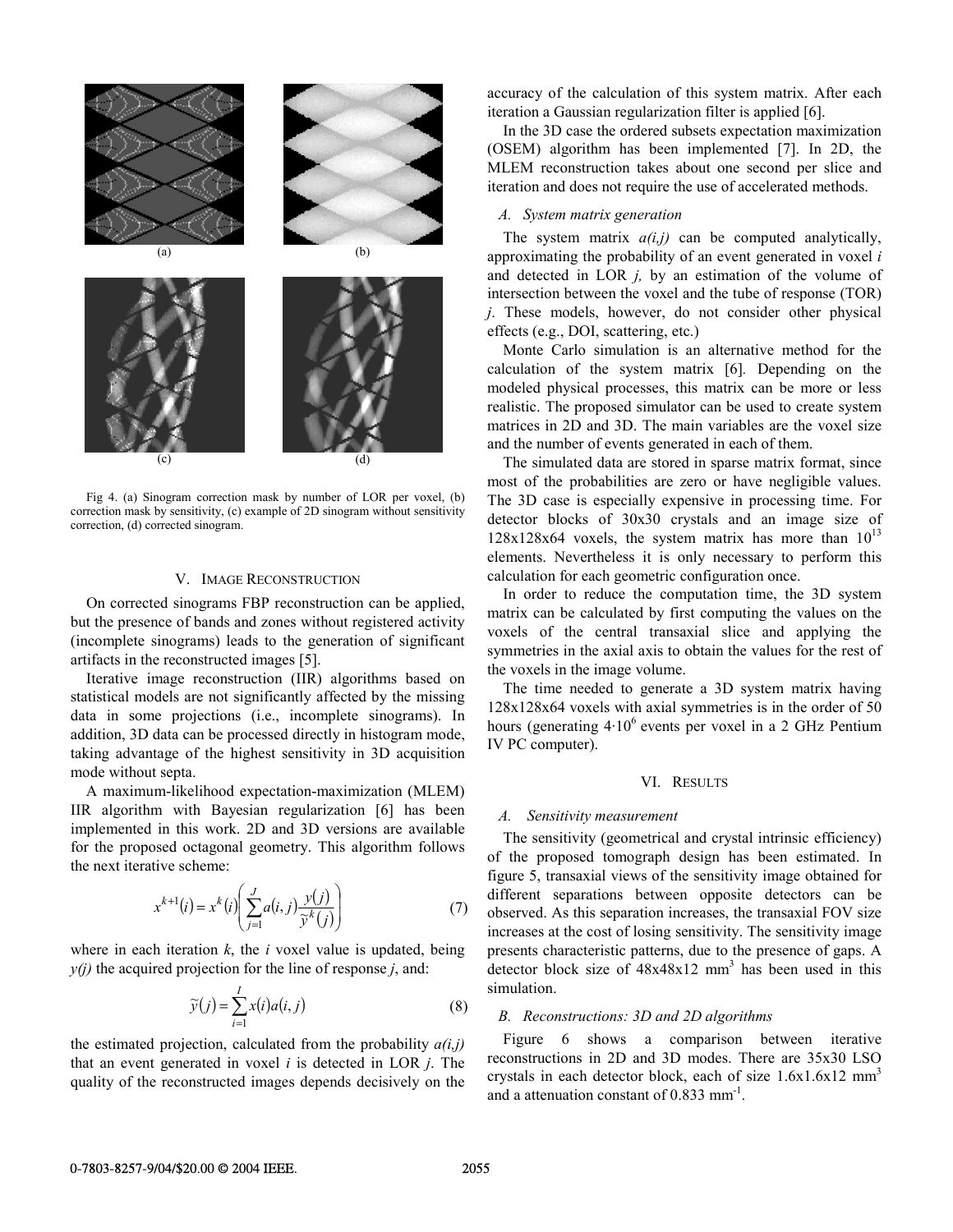The separation between opposite detectors is 141.05 mm, with an angular gap of 1.69 degrees between consecutive detector blocks. The transaxial FOV diameter in this octagonal configuration is 105.71 mm.

A *Derenzo-type* phantom has been simulated. Spheres with diameters between 4 and 1.5 mm are situated in the central transaxial plane, with 50 mm of maximum separation from the center of the FOV.

Figure 6a shows a 3D-OSEM reconstruction of a phantom without including DOI in the simulation of the coincidence data detection. 7 subsets and 4 iterations have been used, with a grid of 128x128x60 voxels. In figure 6b, the simulation of the crystal penetration has been included in the data acquisition, but sinograms are not corrected for DOI. As a result, a degradation of spatial resolution is observed in the reconstructed images.



Fig 5. Sensitivity images in the transaxial plane for different FOV diameters. Captions show the angular gap between the edges of two adjacent blocks and the FOV diameter. The images are not represented in the same scale.

Figure 6c shows a 2D-MLEM reconstructed image after 20 iterations without including DOI simulation and figure 6d shows a 2D-MLEM reconstruction where DOI simulation has been included in the data generation process. There is significant improvement in the image quality in the 3D mode, due to the increased sensitivity in comparison to the 2D case.



Fig 6. Results for iterative reconstruction of *Derenzo-type* phantom: (a) 3D-OSEM, 7 subsets, 8 iterations, without DOI simulation, (b) 3D-OSEM, 7 subsets, 8 iterations with DOI simulation (no correction or measurement), (c) 2D-MLEM. 20 iterations without DOI simulation, (d) 2D-MLEM, 20 iterations with DOI simulation.

# *C. Reconstructions: System matrix inaccuracies*

Figure 7 shows results from the iterative reconstruction of simulated coincidence data, where inaccuracies in the system matrix calculation have been introduced.

In figure 7a the correct system matrix is used. In figure 7b, the reconstruction is performed using a system matrix corresponding to an octagonal geometry slightly different from the one used for the data generation from the phantom distribution (an additional separation of 10 mm between the detectors located in opposite faces). The degradation of the resulting images is clearly visible.



Fig 7. (a) 2D-MLEM Reconstruction of phantom simulated in a octagonal tomograph, (b) 2D-MLEM reconstruction in which a non adjusted system matrix has been used, with significant degradation in the image quality.